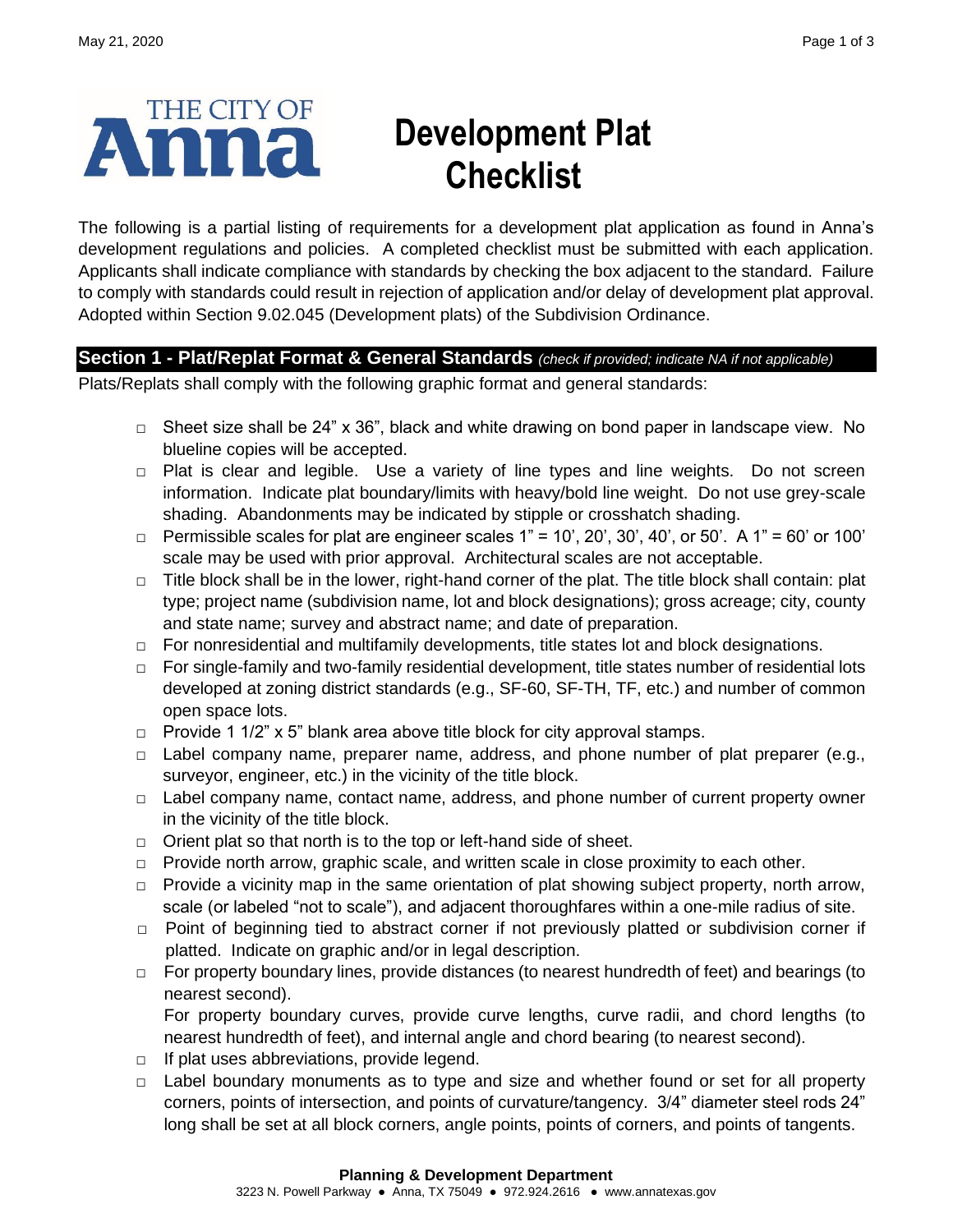### **Section 2 - Site Information** *(check if provided; indicate NA if not applicable)*

For the proposed site, provide the following:

- **□** Show each existing or proposed building, structure or improvement or proposed modification of the external configuration of the building, structure or improvement involving a change therein;
- □ Plat integrates with valid plans and plats approved for adjacent contiguous sites.
- **□** Plat depicts proposed layout of lots, streets, easements, and rights-of-way (R.O.W.).
- **□** Do not show or label existing or proposed topography.
- **□** Do not show, label, or dimension (width) required landscape buffer.
- **□** Show the development plat boundary in heavy lines. Label line and curve data to match legal description.
- **□** Show current and proposed property boundaries/lot lines. Label line and curve data. Provide ties and/or intermediate distances as appropriate.
- **□** Label proposed lot and block designations.
- **□** Label lot area for each lot in acres and square feet for non-single-family residential development. For single-family residential development, label lot area in square feet only.
- **□** Show and label existing easements. Provide line and curve data for easement boundaries and tie down easements. Provide recording information. If all or portion of an existing easement is to be abandoned, label "To be abandoned by this plat."
- **□** Show and label front yard building setbacks. **ETJ:** 25 feet from property line OR road reservation, as applicable.
- **□** Show and label fire lane, access, and utility easements. Provide line and curve data for easement boundaries and tie down easements.
- **□** Show and label easements for water, sanitary sewer, and storm sewer utilities. Provide line and curve data for easement boundaries and tie down easements.
- **□** Show and label easements for visibility access maintenance (VAM). Provide line and curve data for easement boundaries and tie down easements.
- **□** Show and label floodway and drainage easements including access and maintenance easements. Provide line and curve data for easement boundaries and tie down easements.
- **□** For lots adjacent to or containing floodway and drainage easements, label minimum finish floor elevation.
- **□** Show and label storm water quality easements for structural and nonstructural storm water controls/best management practices. Provide line and curve data for easement boundaries and tie down easements.
- **□** The location of the centerline of creeks and drainage ways should be tied with accurate dimensions in feet and hundredths of feet with bearings and angles. No unplatted remainder will be allowed between property boundaries and centerlines of creeks.
- **□** Show and label wall maintenance easements for screening walls. Provide line and curve data for easement boundaries and tie down easements.
- **□** For sidewalks not within R.O.W., show and label sidewalk easements. Provide line and curve data for easement boundaries and tie down easements.
- **□** For electrical/communications utilities not within R.O.W., show and label electrical/ communications easements. Provide line and curve data for easement boundaries and tie down easements.
- **□** Show public street and alley R.O.W. Label as existing or proposed. Dimension R.O.W. width. Show street centerline and provide line and curve data.